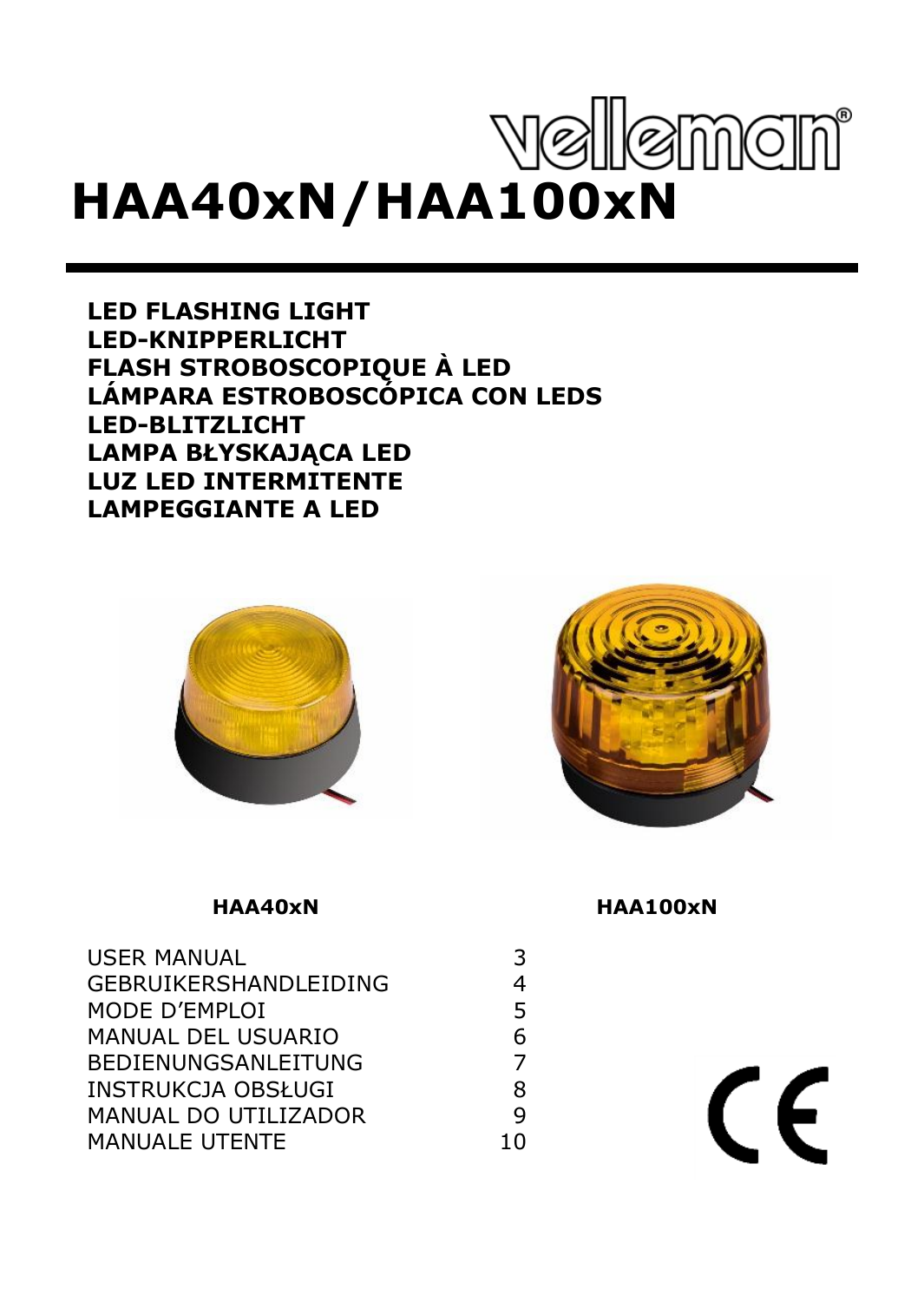#### **HAA40xN/HAA100xN**



w zestawie – incluído - inclusa)



non incluse – no incluida – nicht mitgeliefert – brak w zestawie – não incluída – non inclusa)

The Velleman® Service and Quality Warranty is on De Velleman® service- en kwaliteitsgarantie bevindt zich op La garantie de service et de qualité Velleman<sup>®</sup> se trouve sur La Garantía de servicio y calidad Velleman® está en Die Velleman® Service- und Qualitätsgarantie befindet sich auf Velleman® usługi i gwarancja jakości się na A Garantia de serviço e qualidade Velleman® está em La condizioni di garanzia e qualità Velleman® si trovano su **www.velleman.eu**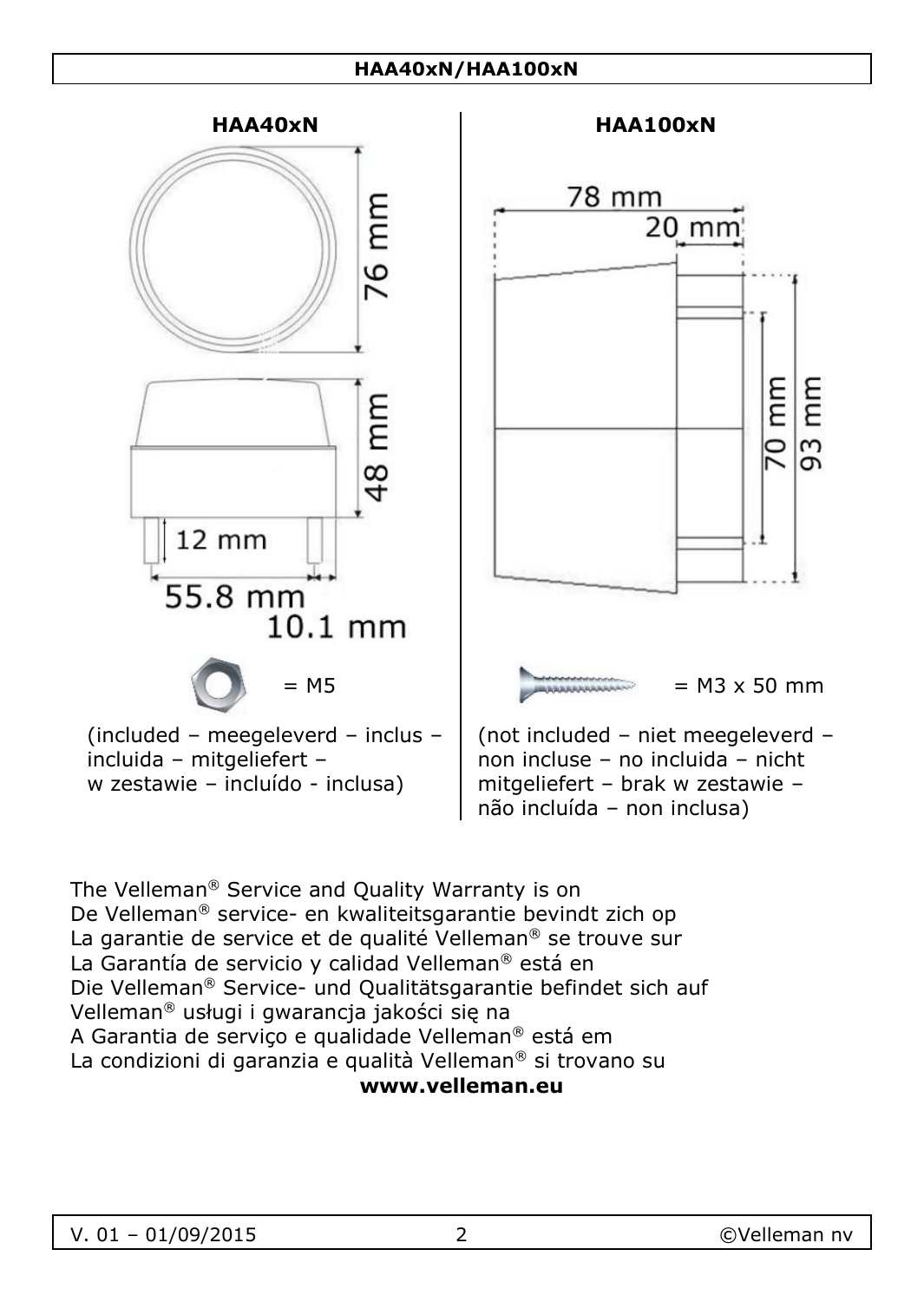## **USER MANUAL**

### <span id="page-2-0"></span>**1. Introduction**

#### **To all residents of the European Union Important environmental information about this product**



This symbol on the device or the package indicates that disposal of the device after its lifecycle could harm the environment. Do not dispose of the unit (or batteries) as unsorted municipal waste; it should be taken to a specialized company for recycling. This device should be returned to your distributor or to a local recycling service. Respect the local environmental rules.

**If in doubt, contact your local waste disposal authorities.**

### **2. Technical Specifications**

|                  | HAA40xN                       | HAA100xN                     |
|------------------|-------------------------------|------------------------------|
| dimensions       | $\varnothing$ 77 mm x 45.7 mm | $\varnothing$ 100 mm x 75 mm |
| LED <sub>S</sub> | 15 white LEDs                 |                              |
| rated voltage    | 12 VDC                        |                              |
| working voltage  | $6 \sim 15$ VDC               |                              |
| rated current    | $120 +/- 15$ mA               | $100 +/- 10$ mA              |
| flash rate       | 80-100 / min.                 |                              |
| material         | ABS/acrylic                   |                              |
| wiring           |                               |                              |
|                  | black $(-)/red (+)$           |                              |
|                  | AWG24                         |                              |
| length           | 40 cm                         |                              |
| IP rating        | IP20                          |                              |

**Use this device with original accessories only. Velleman nv cannot be held responsible in the event of damage or injury resulting from (incorrect) use of this device. For more info concerning this product and the latest version of this manual, please visit our website www.velleman.eu. The information in this manual is subject to change without prior notice.**

#### **© COPYRIGHT NOTICE**

**The copyright to this manual is owned by Velleman nv. All worldwide rights reserved.** No part of this manual may be copied, reproduced, translated or reduced to any electronic medium or otherwise without the prior written consent of the copyright holder.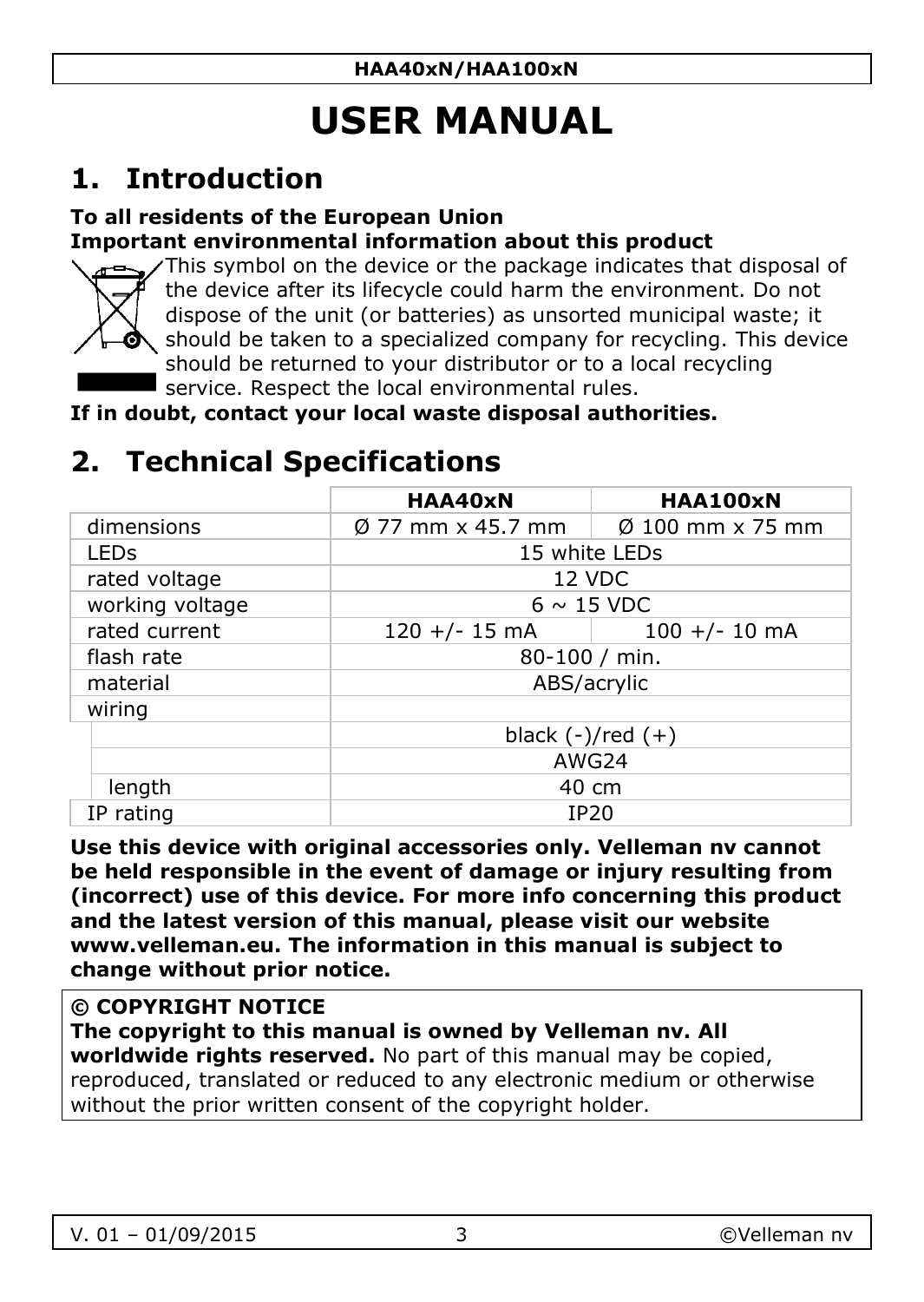## **GEBRUIKERSHANDLEIDING**

## <span id="page-3-0"></span>**1. Inleiding**

#### **Aan alle ingezetenen van de Europese Unie Belangrijke milieu-informatie betreffende dit product**



Dit symbool op het toestel of de verpakking geeft aan dat, als het na zijn levenscyclus wordt weggeworpen, dit toestel schade kan toebrengen aan het milieu. Gooi dit toestel (en eventuele batterijen) niet bij het gewone huishoudelijke afval; het moet bij een gespecialiseerd bedrijf terechtkomen voor recyclage. U moet dit toestel naar uw verdeler of naar een lokaal recyclagepunt

brengen. Respecteer de plaatselijke milieuwetgeving.

**Hebt u vragen, contacteer dan de plaatselijke autoriteiten betreffend de verwijdering.**

### **2. Technische specificaties**

|                 | HAA40xN                  | HAA100xN                     |
|-----------------|--------------------------|------------------------------|
| afmetingen      | Ø 77 mm x 45.7 mm        | $\varnothing$ 100 mm x 75 mm |
| leds            | 15 witte leds            |                              |
| nom. spanning   | 12 VDC                   |                              |
| werkspanning    | $6 \sim 15$ VDC          |                              |
| nominale stroom | $120 +/- 15$ mA          | $100 +/- 10$ mA              |
| knippersnelheid | 80-100 / min.            |                              |
| materiaal       | ABS/acryl                |                              |
| bedrading       |                          |                              |
|                 | zwart $(-)$ / rood $(+)$ |                              |
|                 | AWG24                    |                              |
| lengte          | 40 cm                    |                              |
| IP-waarde       | <b>IP20</b>              |                              |

**Gebruik dit toestel enkel met originele accessoires. Velleman nv is niet aansprakelijk voor schade of kwetsuren bij (verkeerd) gebruik van dit toestel. Voor meer informatie over dit product en de laatste versie van deze handleiding, zie www.velleman.eu. De informatie in deze handleiding kan te allen tijde worden gewijzigd zonder voorafgaande kennisgeving.**

### **© AUTEURSRECHT**

**Velleman nv heeft het auteursrecht voor deze handleiding. Alle wereldwijde rechten voorbehouden.** Het is niet toegestaan om deze handleiding of gedeelten ervan over te nemen, te kopiëren, te vertalen, te bewerken en op te slaan op een elektronisch medium zonder voorafgaande schriftelijke toestemming van de rechthebbende.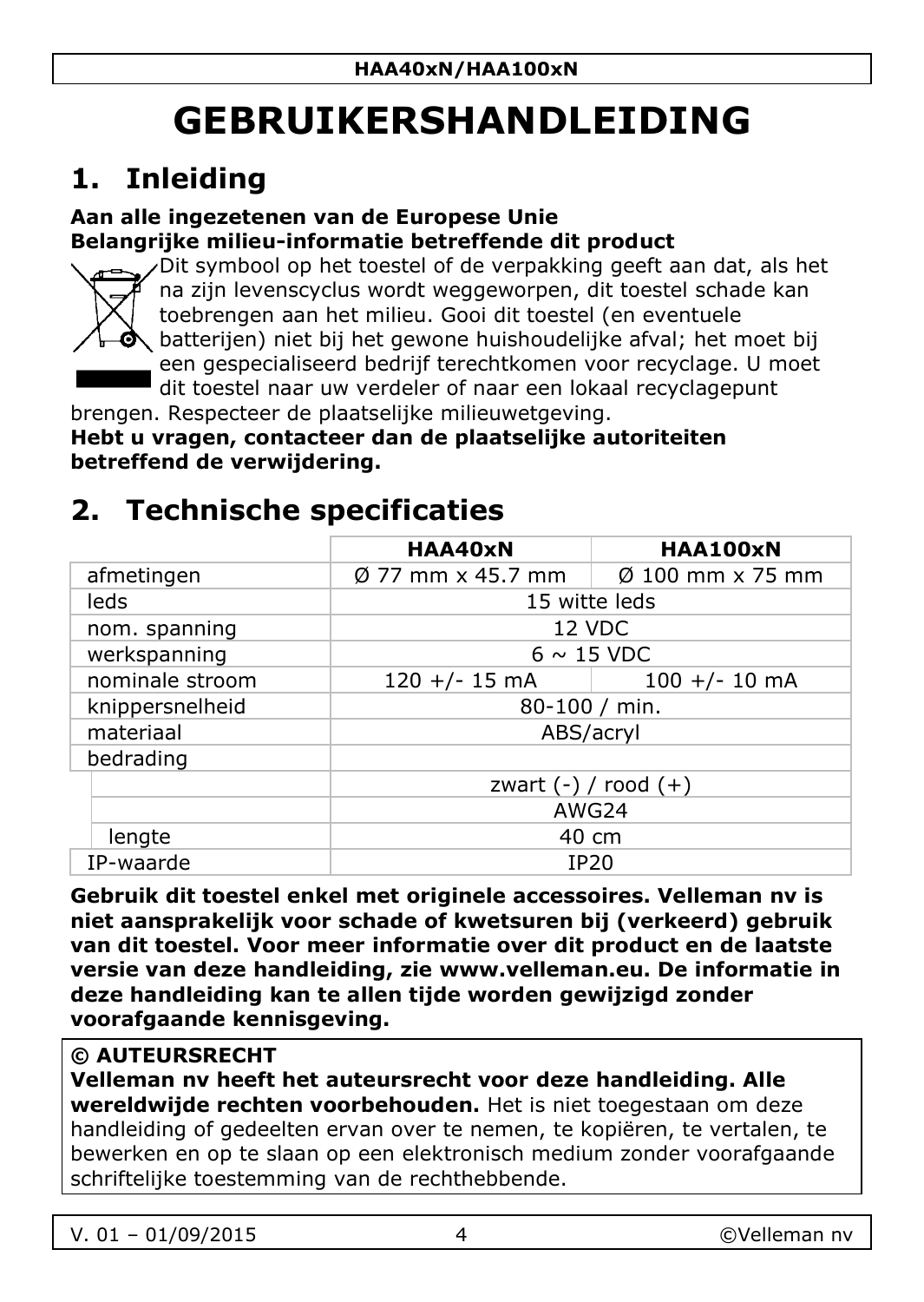## **MODE D'EMPLOI**

### <span id="page-4-0"></span>**1. Introduction**

#### **Aux résidents de l'Union européenne**

#### **Des informations environnementales importantes concernant ce produit**



Ce symbole sur l'appareil ou l'emballage indique que l'élimination d'un appareil en fin de vie peut polluer l'environnement. Ne pas jeter un appareil électrique ou électronique (et des piles éventuelles) parmi les déchets municipaux non sujets au tri sélectif ; une déchèterie traitera l'appareil en question. Renvoyer

les équipements usagés à votre fournisseur ou à un service de recyclage local. Il convient de respecter la réglementation locale relative à la

protection de l'environnement.

**En cas de questions, contacter les autorités locales pour élimination.**

### **2. Spécifications techniques**

|                            | HAA40xN                                                       | <b>HAA100xN</b> |
|----------------------------|---------------------------------------------------------------|-----------------|
| dimensions                 | $\varnothing$ 77 mm x 45.7 mm $\ \varnothing\$ 100 mm x 75 mm |                 |
| I FD                       | 15 LED blanches                                               |                 |
| tension nom.               | 12 VCC                                                        |                 |
| tension de sortie          | $6 \sim 15$ VCC                                               |                 |
| courant nominal            | $120 +/- 15$ mA                                               | $100 +/- 10$ mA |
| vitesse de<br>clignotement | 80-100 / min.                                                 |                 |
| matériau                   | ABS/acrylique                                                 |                 |
| câblage                    |                                                               |                 |
|                            | noir $(-)$ / rouge $(+)$                                      |                 |
|                            | AWG24                                                         |                 |
| longueur                   | 40 cm                                                         |                 |
| indice IP                  | IP20                                                          |                 |

**N'employer cet appareil qu'avec des accessoires d'origine. La SA Velleman ne peut, dans la mesure conforme au droit applicable être tenue responsable des dommages ou lésions (directs ou indirects) pouvant résulter de l'utilisation de cet appareil. Pour plus d'information concernant cet article et la dernière version de cette notice, visiter notre site web www.velleman.eu. Toutes les informations présentées dans cette notice peuvent être modifiées sans notification préalable.**

#### **© DROITS D'AUTEUR**

**SA Velleman est l'ayant droit des droits d'auteur pour cette notice. Tous droits mondiaux réservés.** Toute reproduction, traduction, copie ou diffusion, intégrale ou partielle, du contenu de cette notice par quelque procédé ou sur tout support électronique que ce soit est interdite sans l'accord préalable écrit de l'ayant droit.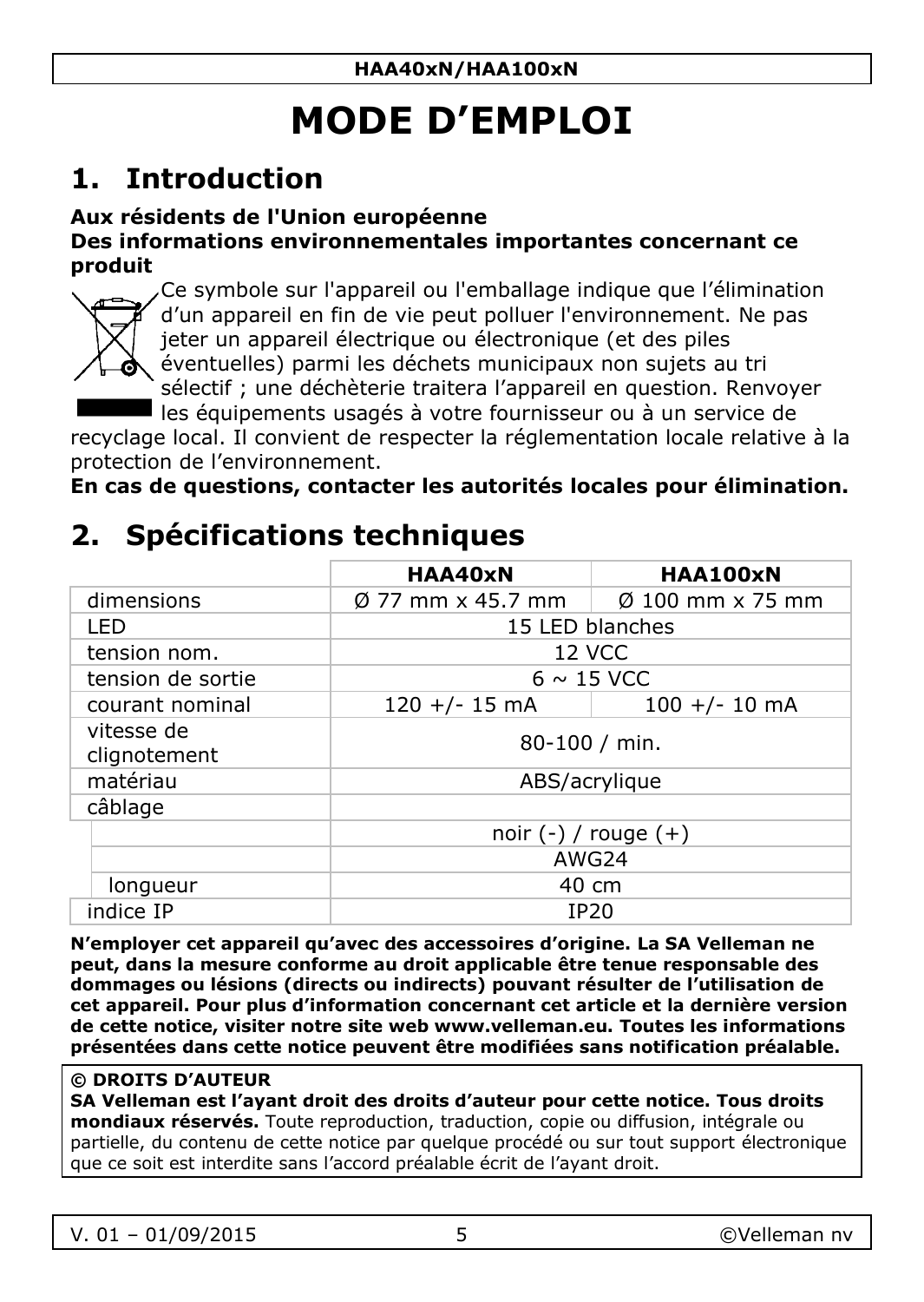## **MANUAL DEL USUARIO**

### <span id="page-5-0"></span>**1. Introducción**

#### **A los ciudadanos de la Unión Europea**

#### **Importantes informaciones sobre el medio ambiente concerniente a este producto**



Este símbolo en este aparato o el embalaje indica que, si tira las muestras inservibles, podrían dañar el medio ambiente.

No tire este aparato (ni las pilas, si las hubiera) en la basura

doméstica; debe ir a una empresa especializada en reciclaje. Devuelva este aparato a su distribuidor o a la unidad de reciclaje

local. Respete las leyes locales en relación con el medio ambiente.

**Si tiene dudas, contacte con las autoridades locales para residuos.**

### **2. Especificaciones**

|                                | HAA40xN                       | HAA100xN                     |
|--------------------------------|-------------------------------|------------------------------|
| dimensiones                    | $\varnothing$ 77 mm x 45.7 mm | $\varnothing$ 100 mm x 75 mm |
| LED <sub>S</sub>               | 15 LEDs blancos               |                              |
| tensión nominal                | 12 VDC                        |                              |
| tensión de<br>funcionamiento   | $6 \sim 15$ VDC               |                              |
| corriente nominal              | $120 +/- 15$ mA               | $100 +/- 10$ mA              |
| frecuencia de los<br>destellos | $80 - 100$ / min.             |                              |
| material                       | ABS/acrílico                  |                              |
| cableado                       |                               |                              |
|                                | $negro (-) / rojo (+)$        |                              |
|                                |                               | AWG24                        |
| longitud                       |                               | 40 cm                        |
| protección IP                  | IP20                          |                              |

**Utilice este aparato sólo con los accesorios originales. Velleman NV no será responsable de daños ni lesiones causados por un uso (indebido) de este aparato. Para más información sobre este producto y la versión más reciente de este manual del usuario, visite nuestra página www.velleman.eu. Se pueden modificar las especificaciones y el contenido de este manual sin previo aviso.**

#### **© DERECHOS DE AUTOR**

**Velleman NV dispone de los derechos de autor para este manual del usuario. Todos los derechos mundiales reservados.** Está estrictamente prohibido reproducir, traducir, copiar, editar y guardar este manual del usuario o partes de ello sin previo permiso escrito del derecho habiente.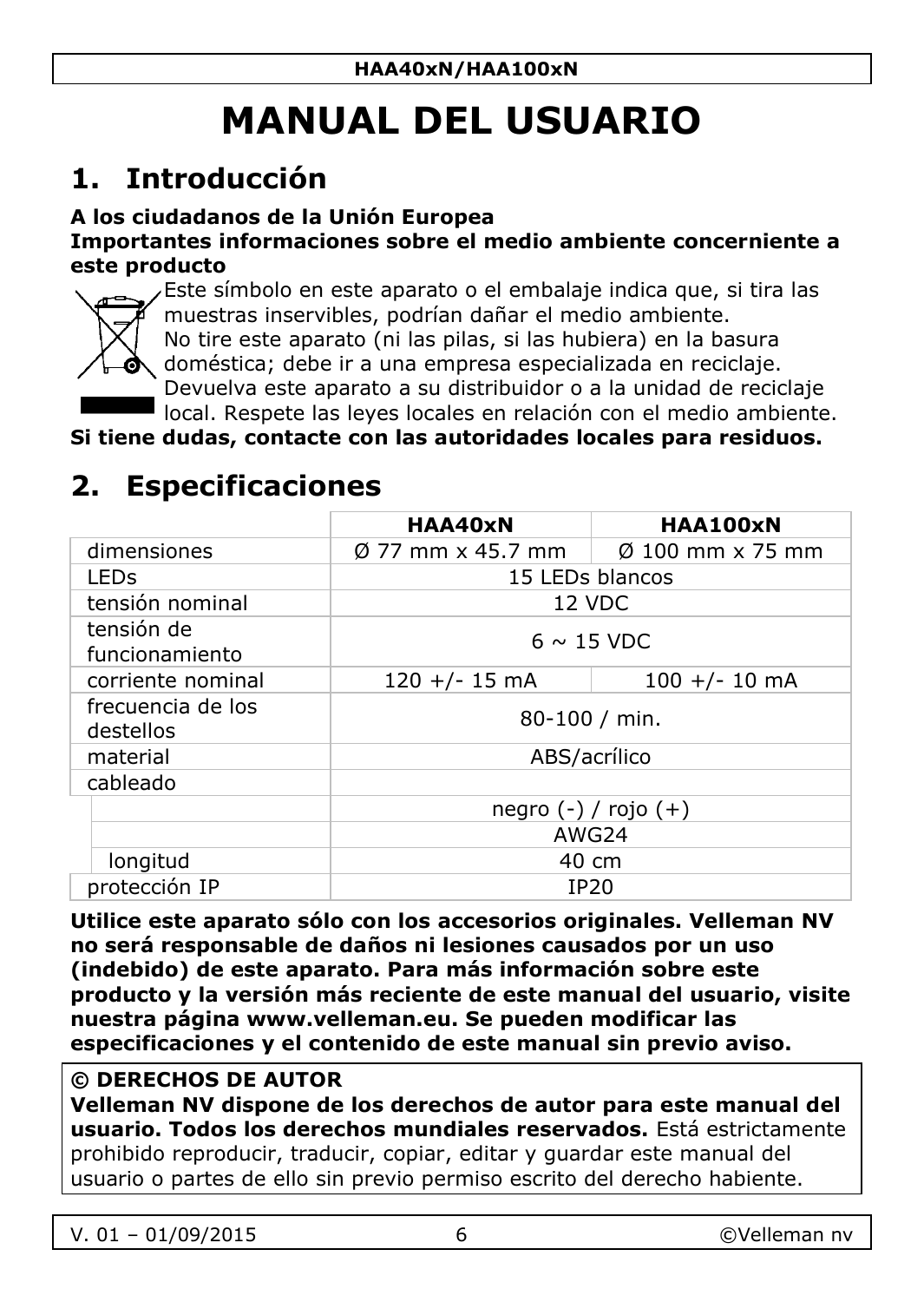## **BEDIENUNGSANLEITUNG**

### <span id="page-6-0"></span>**1. Einführung**

#### **An alle Einwohner der Europäischen Union Wichtige Umweltinformationen über dieses Produkt**



Dieses Symbol auf dem Produkt oder der Verpackung zeigt an, dass die Entsorgung dieses Produktes nach seinem Lebenszyklus der Umwelt Schaden zufügen kann. Entsorgen Sie die Einheit (oder verwendeten Batterien) nicht als unsortiertes Hausmüll; die Einheit oder verwendeten Batterien müssen von einer spezialisierten Firma zwecks Recycling entsorgt werden. Diese Einheit muss an den

Händler oder ein örtliches Recycling-Unternehmen retourniert werden. Respektieren Sie die örtlichen Umweltvorschriften.

**Falls Zweifel bestehen, wenden Sie sich für Entsorgungsrichtlinien an Ihre örtliche Behörde.**

### **2. Technische Daten**

|                  | HAA40xN                       | <b>HAA100xN</b>              |
|------------------|-------------------------------|------------------------------|
| Abmessungen      | $\varnothing$ 77 mm x 45.7 mm | $\varnothing$ 100 mm x 75 mm |
| LED <sub>S</sub> | 15 weiße LEDs                 |                              |
| Nennspannung     | 12 VDC                        |                              |
| Betriebsspannung | $6 \sim 15$ VDC               |                              |
| Nennstrom        | $120 +/- 15$ mA               | $100 +/- 10$ mA              |
| Blitzfrequenz    | 80-100 / min.                 |                              |
| Material         | ABS/Acryl                     |                              |
| Anschluss        |                               |                              |
|                  | schwarz $(-)$ / rot $(+)$     |                              |
|                  | AWG24                         |                              |
| Länge            | 40 cm                         |                              |
| IP-Schutzart     | IP20                          |                              |

**Verwenden Sie dieses Gerät nur mit originellen Zubehörteilen. Velleman NV übernimmt keine Haftung für Schaden oder Verletzungen bei (falscher) Anwendung dieses Gerätes. Für mehr Informationen zu diesem Produkt und die neueste Version dieser Bedienungsanleitung, siehe www.velleman.eu. Alle Änderungen ohne vorherige Ankündigung vorbehalten.**

#### **© URHEBERRECHT**

**Velleman NV besitzt das Urheberrecht für diese Bedienungsanleitung. Alle weltweiten Rechte vorbehalten.** Ohne vorherige schriftliche Genehmigung des Urhebers ist es nicht gestattet, diese Bedienungsanleitung ganz oder in Teilen zu reproduzieren, zu kopieren, zu übersetzen, zu bearbeiten oder zu speichern.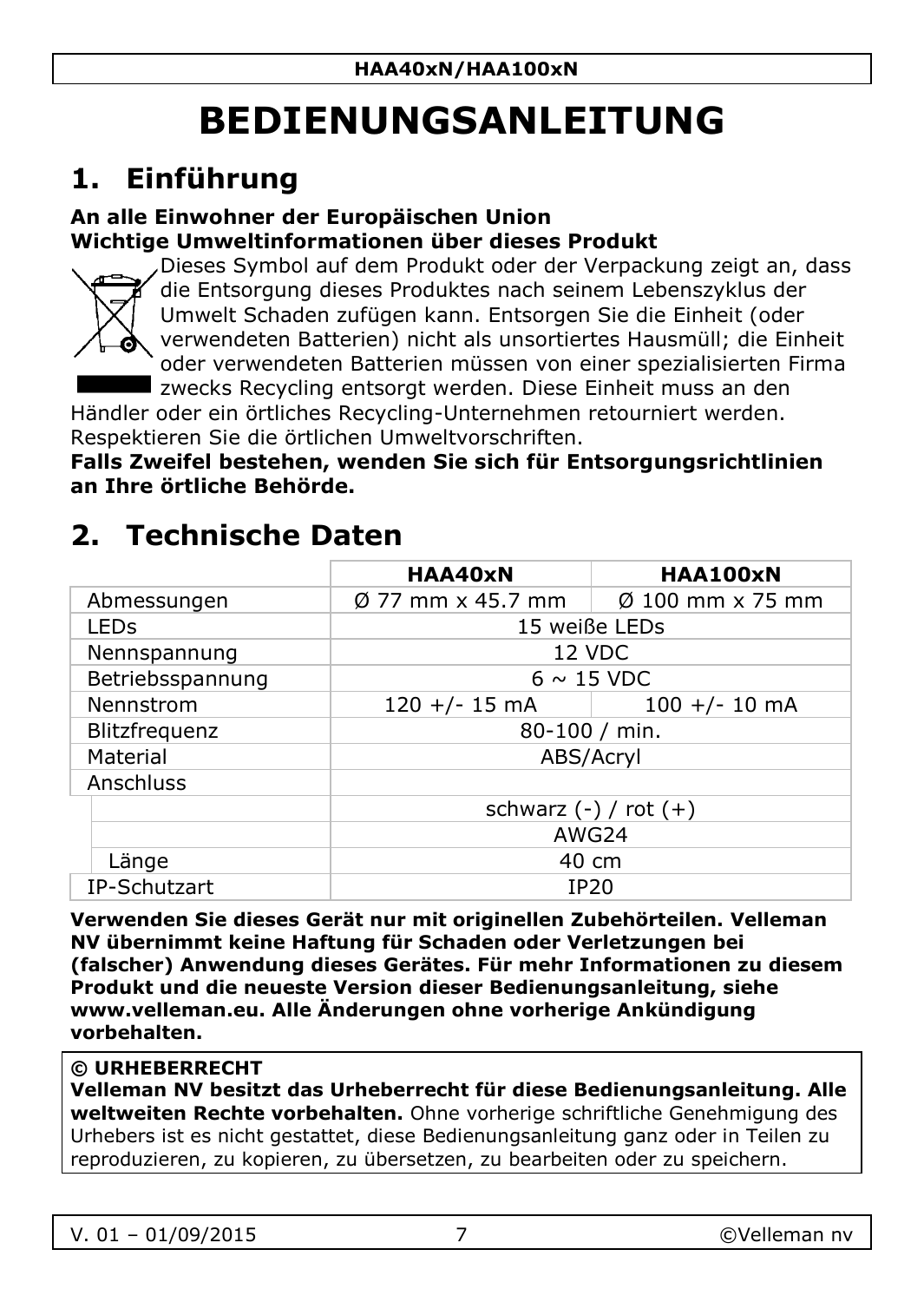## **INSTRUKCJA OBSŁUGI**

### <span id="page-7-0"></span>**1. Wstęp**

#### **Przeznaczona dla mieszkańców Unii Europejskiej. Ważne informacje dotyczące środowiska.**



Ten symbol umieszczony na urządzeniu bądź opakowaniu wskazuje, że wyrzucenie produktu może być szkodliwe dla środowiska. Nie wyrzucaj urządzenia lub baterii do zbiorczego śmietnika, tylko do specjalnie przeznaczonych do tego pojemników na urządzenia elektroniczne lub skontaktuj się z firmą zajmującą się recyklingiem. Urządzenie możesz oddać dystrybutorowi lub

firmie zajmującej się recyklingiem. Postępuj zgodnie z zasadami bezpieczeństwa dotyczącymi środowiska.

**Jeśli masz wątpliwości skontaktuj się z firmą zajmującą się utylizacją odpadów.**

### **2. Specyfikacja techniczna**

|                     | HAA40xN                                                           | HAA100xN        |
|---------------------|-------------------------------------------------------------------|-----------------|
| wymiary             | $\varnothing$ 77 mm x 45.7 mm $\Box$ $\varnothing$ 100 mm x 75 mm |                 |
| diody LED           | 15 białych diod LED                                               |                 |
| napiecie znamionowe | 12 VDC                                                            |                 |
| napiecie robocze    | $6 \sim 15$ VDC                                                   |                 |
| prad znamionowy     | $120 +/- 15$ mA                                                   | $100 +/- 10$ mA |
| szybkość błysku     | 80-100 / min.                                                     |                 |
| materiał            | ABS/akryl                                                         |                 |
| połaczenia          |                                                                   |                 |
|                     | czarny $(-)$ / czerwony $(+)$                                     |                 |
|                     | AWG24                                                             |                 |
| długość             | 40 cm                                                             |                 |
| klasa IP            | IP20                                                              |                 |

**Używaj tylko oryginalnych akcesoriów. Velleman NV nie może być pociągnięty do odpowiedzialności w przypadku uszkodzenia lub szkody wynikały z (błędne) korzystanie z tego urządzenia. Aby uzyskać więcej informacji dotyczących tego produktu i najnowsza wersja tej instrukcji, odwiedź naszą stronę internetową www.velleman.eu. Informacje zawarte w niniejszej instrukcji obsługi mogą ulec zmianie bez wcześniejszego powiadomienia.**

#### **© INFORMACJA O PRAWACH WŁASNOŚCI**

**Instrukcja ta jest własnością firmy Velleman NV i jest chroniona prawami autorskimi. Wszystkie prawa są zastrzeżone na całym świecie.** Żadna część tej instrukcji nie może być kopiowana, przedrukowywana, tłumaczona lub konwertowana na wszelkie nośniki elektronicznych lub w inny sposób, bez uprzedniej pisemnej zgody właściciela praw autorskich.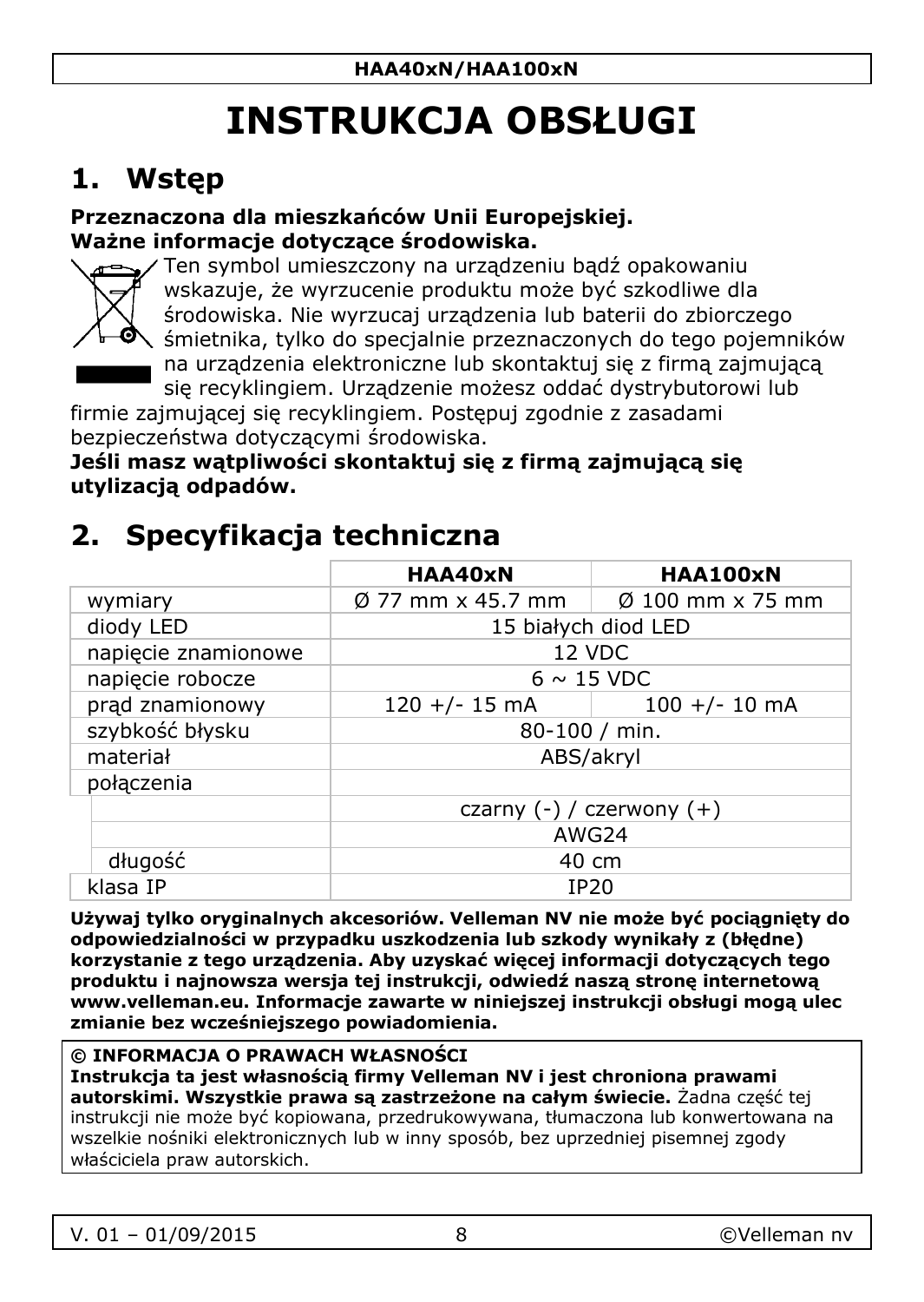## **MANUAL DO UTILIZADOR**

### <span id="page-8-0"></span>**1. Introdução**

#### **Aos cidadãos da União Europeia**

#### **Importantes informações sobre o meio ambiente no que respeita a este produto**



Este símbolo no aparelho ou na embalagem indica que, enquanto desperdícios, poderão causar danos no meio ambiente. Não deite o aparelho (nem as pilhas, se as houver) no lixo doméstico; dirija-se a uma empresa especializada em reciclagem. Devolva o aparelho ao seu distribuidor ou ao posto de reciclagem local. Respeite a legislação local relativa ao meio ambiente.

**Em caso de dúvidas, contacte com as autoridades locais para os resíduos.**

### **2. Especificações**

|                              | HAA40xN                       | HAA100xN         |
|------------------------------|-------------------------------|------------------|
| dimensões                    | $\varnothing$ 77 mm x 45.7 mm | Ø 100 mm x 75 mm |
| LED <sub>S</sub>             | 15 LEDs brancos               |                  |
| voltagem nominal             | 12 VDC                        |                  |
| potência de<br>funcionamento | $6 \sim 15$ VDC               |                  |
| corrente nominal             | $120 +/- 15$ mA               | $100 +/- 10$ mA  |
| intermitência                | 80-100 / min.                 |                  |
| material                     | ABS/acrílico                  |                  |
| cablagem                     |                               |                  |
|                              | preto $(-)$ / vermelho $(+)$  |                  |
|                              | AWG24                         |                  |
| longitude                    | 40 cm                         |                  |
| grau de proteção IP          | IP20                          |                  |

**Utilize este aparelho apenas com acessórios originais. A Velleman NV não será responsável por quaisquer danos ou lesões causados pelo uso (indevido) do aparelho. Para mais informação sobre este produto e para aceder à versão mais recente deste manual do utilizador, visite a nossa página www.velleman.eu. Podem alterar-se as especificações e o conteúdo deste manual sem aviso prévio.**

#### **© DIREITOS DE AUTOR**

**A Velleman NV detem os direitos de autor deste manual do utilizador.**  Todos os direitos mundiais reservados. É estrictamente proíbido reproduzir, traduzir, copiar, editar e gravar este manual do utilizador ou partes deste sem prévia autorização escrita por parte da detentora dos direitos.